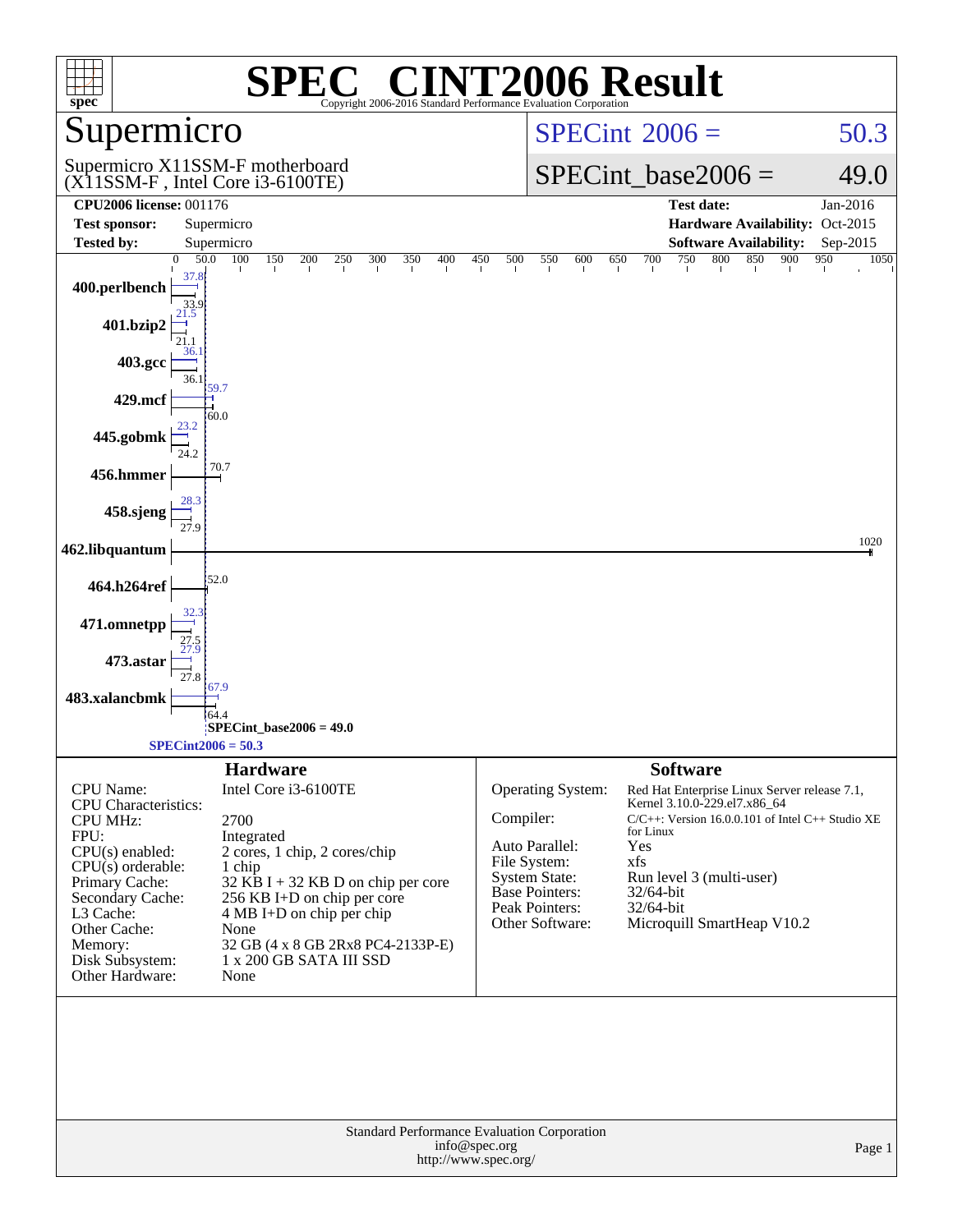

### Supermicro

#### (X11SSM-F , Intel Core i3-6100TE) Supermicro X11SSM-F motherboard

 $SPECint2006 = 50.3$  $SPECint2006 = 50.3$ 

### SPECint base2006 =  $49.0$

**[CPU2006 license:](http://www.spec.org/auto/cpu2006/Docs/result-fields.html#CPU2006license)** 001176 **[Test date:](http://www.spec.org/auto/cpu2006/Docs/result-fields.html#Testdate)** Jan-2016 **[Test sponsor:](http://www.spec.org/auto/cpu2006/Docs/result-fields.html#Testsponsor)** Supermicro Supermicro **[Hardware Availability:](http://www.spec.org/auto/cpu2006/Docs/result-fields.html#HardwareAvailability)** Oct-2015 **[Tested by:](http://www.spec.org/auto/cpu2006/Docs/result-fields.html#Testedby)** Supermicro **Supermicro [Software Availability:](http://www.spec.org/auto/cpu2006/Docs/result-fields.html#SoftwareAvailability)** Sep-2015

#### **[Results Table](http://www.spec.org/auto/cpu2006/Docs/result-fields.html#ResultsTable)**

|                    | <b>Base</b>    |       |                |       |                | <b>Peak</b>               |                       |                 |                |              |                |              |
|--------------------|----------------|-------|----------------|-------|----------------|---------------------------|-----------------------|-----------------|----------------|--------------|----------------|--------------|
| <b>Benchmark</b>   | <b>Seconds</b> | Ratio | <b>Seconds</b> | Ratio | <b>Seconds</b> | Ratio                     | <b>Seconds</b>        | <b>Ratio</b>    | <b>Seconds</b> | <b>Ratio</b> | <b>Seconds</b> | <b>Ratio</b> |
| 400.perlbench      | 287            | 34.0  | 288            | 33.9  | 288            | 33.9                      | 259                   | 37.8            | 258            | 37.9         | 258            | 37.8         |
| 401.bzip2          | 457            | 21.1  | 457            | 21.1  | 457            | 21.1                      | 449                   | 21.5            | 450            | 21.5         | 450            | 21.4         |
| $403.\mathrm{gcc}$ | 223            | 36.1  | 223            | 36.1  | 223            | 36.0                      | 223                   | 36.1            | 223            | 36.1         | 223            | 36.1         |
| $429$ .mcf         | 153            | 59.6  | 152            | 60.0  | 150            | 60.6                      | 154                   | 59.3            | 153            | 59.7         | 153            | 59.8         |
| $445$ .gobmk       | 434            | 24.2  | 434            | 24.1  | 434            | 24.2                      | 453                   | 23.2            | 453            | 23.2         | 453            | 23.2         |
| 456.hmmer          | 132            | 70.7  | 132            | 70.8  | 132            | 70.7                      | 132                   | 70.7            | 132            | 70.8         | 132            | 70.7         |
| $458$ sjeng        | 433            | 27.9  | 433            | 27.9  | 433            | 27.9                      | 428                   | 28.3            | 427            | 28.3         | 427            | 28.3         |
| 462.libquantum     | 20.3           | 1020  | 20.4           | 1020  | 20.4           | 1020                      | 20.3                  | 1020            | 20.4           | 1020         | 20.4           | 1020         |
| 464.h264ref        | 425            | 52.0  | 426            | 52.0  | 426            | 51.9                      | 425                   | 52.0            | 426            | 52.0         | 426            | 51.9         |
| 471.omnetpp        | 227            | 27.5  | 227            | 27.5  | 227            | 27.5                      | 194                   | 32.3            | 194            | 32.3         | 194            | 32.3         |
| $473$ . astar      | 253            | 27.8  | 252            | 27.9  | 252            | 27.8                      | 252                   | 27.8            | 252            | 27.9         | 252            | 27.9         |
| 483.xalancbmk      | 107            | 64.5  | 107            | 64.4  | 108            | 64.1                      | 102                   | 67.9            | 101            | 68.0         | 102            | 67.6         |
| n.                 | $\mathbf{1}$ . |       |                | 1.1.1 |                | $\mathbf{r}$ $\mathbf{r}$ | 1.1<br>$\blacksquare$ | $\cdot$ $\cdot$ | $\cdot$        |              |                |              |

Results appear in the [order in which they were run.](http://www.spec.org/auto/cpu2006/Docs/result-fields.html#RunOrder) Bold underlined text [indicates a median measurement.](http://www.spec.org/auto/cpu2006/Docs/result-fields.html#Median)

#### **[Submit Notes](http://www.spec.org/auto/cpu2006/Docs/result-fields.html#SubmitNotes)**

The config file option 'submit' was used.

### **[Operating System Notes](http://www.spec.org/auto/cpu2006/Docs/result-fields.html#OperatingSystemNotes)**

Stack size set to unlimited using "ulimit -s unlimited"

### **[Platform Notes](http://www.spec.org/auto/cpu2006/Docs/result-fields.html#PlatformNotes)**

 As tested, the system used a Supermicro CSE-113MFAC2-R606CB chassis. The chassis is configured with 2  $\bar{P}WS-606P-1R$  redundant power supply, 1 SNK-P0046P heatsink, as well as 4 FAN-0154L4 middle cooling fan. BIOS Settings: Hyper-threading = Disabled Sysinfo program /usr/cpu2006/config/sysinfo.rev6914 \$Rev: 6914 \$ \$Date:: 2014-06-25 #\$ e3fbb8667b5a285932ceab81e28219e1 running on X11SSM-01 Tue Jan 5 05:12:43 2016 This section contains SUT (System Under Test) info as seen by some common utilities. To remove or add to this section, see: <http://www.spec.org/cpu2006/Docs/config.html#sysinfo> From /proc/cpuinfo model name : Intel(R) Core(TM) i3-6100TE CPU @ 2.70GHz

1 "physical id"s (chips)

2 "processors"

 cores, siblings (Caution: counting these is hw and system dependent. The following excerpts from /proc/cpuinfo might not be reliable. Use with Continued on next page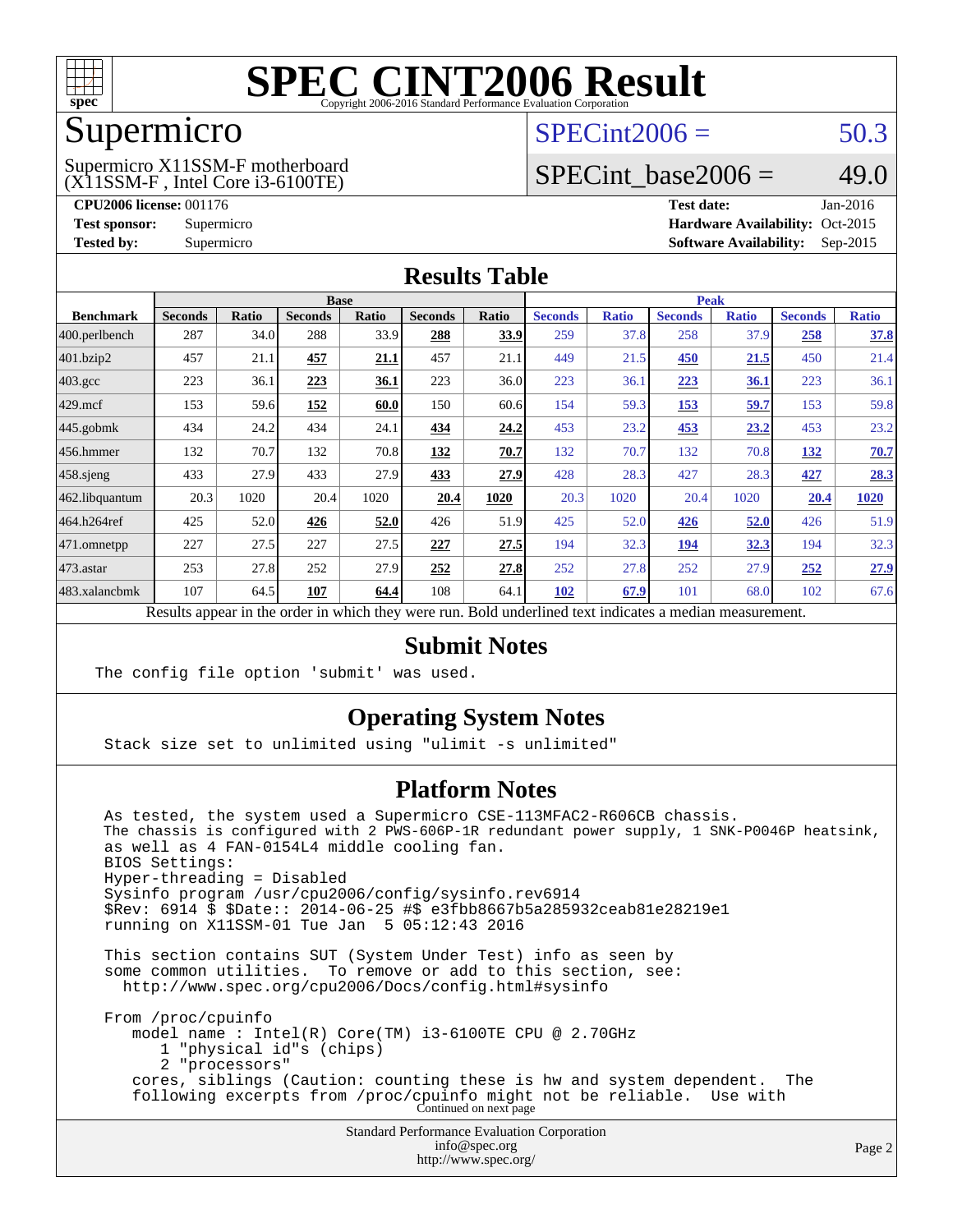

### Supermicro

 $SPECint2006 = 50.3$  $SPECint2006 = 50.3$ 

(X11SSM-F , Intel Core i3-6100TE) Supermicro X11SSM-F motherboard SPECint base2006 =  $49.0$ 

**[CPU2006 license:](http://www.spec.org/auto/cpu2006/Docs/result-fields.html#CPU2006license)** 001176 **[Test date:](http://www.spec.org/auto/cpu2006/Docs/result-fields.html#Testdate)** Jan-2016 **[Test sponsor:](http://www.spec.org/auto/cpu2006/Docs/result-fields.html#Testsponsor)** Supermicro Supermicro **[Hardware Availability:](http://www.spec.org/auto/cpu2006/Docs/result-fields.html#HardwareAvailability)** Oct-2015 **[Tested by:](http://www.spec.org/auto/cpu2006/Docs/result-fields.html#Testedby)** Supermicro **Supermicro [Software Availability:](http://www.spec.org/auto/cpu2006/Docs/result-fields.html#SoftwareAvailability)** Sep-2015

#### **[Platform Notes \(Continued\)](http://www.spec.org/auto/cpu2006/Docs/result-fields.html#PlatformNotes)**

 caution.) cpu cores : 2 siblings : 2 physical 0: cores 0 1 cache size : 4096 KB From /proc/meminfo MemTotal: 32769340 kB HugePages\_Total: 0<br>Hugepagesize: 2048 kB Hugepagesize: From /etc/\*release\* /etc/\*version\* os-release: NAME="Red Hat Enterprise Linux Server" VERSION="7.1 (Maipo)" ID="rhel" ID\_LIKE="fedora" VERSION\_ID="7.1" PRETTY\_NAME="Red Hat Enterprise Linux Server 7.1 (Maipo)" ANSI\_COLOR="0;31" CPE\_NAME="cpe:/o:redhat:enterprise\_linux:7.1:GA:server" redhat-release: Red Hat Enterprise Linux Server release 7.1 (Maipo) system-release: Red Hat Enterprise Linux Server release 7.1 (Maipo) system-release-cpe: cpe:/o:redhat:enterprise\_linux:7.1:ga:server uname -a: Linux X11SSM-01 3.10.0-229.el7.x86\_64 #1 SMP Thu Jan 29 18:37:38 EST 2015 x86\_64 x86\_64 x86\_64 GNU/Linux run-level 3 Jan 5 05:06 SPEC is set to: /usr/cpu2006 Filesystem Type Size Used Avail Use% Mounted on /dev/sda2 xfs 183G 30G 153G 17% / Additional information from dmidecode: Warning: Use caution when you interpret this section. The 'dmidecode' program reads system data which is "intended to allow hardware to be accurately determined", but the intent may not be met, as there are frequent changes to hardware, firmware, and the "DMTF SMBIOS" standard. BIOS American Megatrends Inc. 1.0b 12/29/2015 Memory: 4x Micron 18ASF1G72AZ-2G1A1 8 GB 2 rank 2133 MHz (End of data from sysinfo program)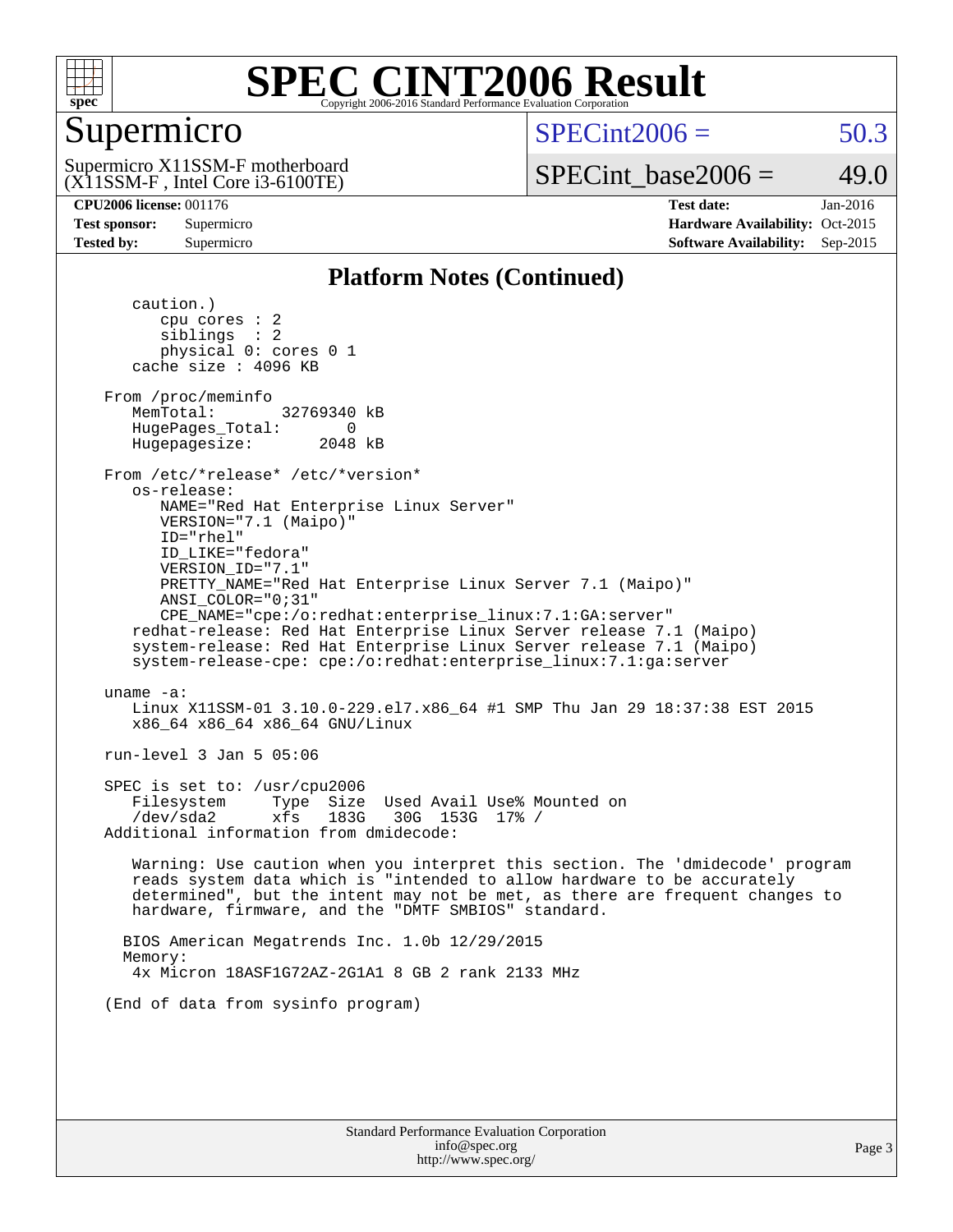

### Supermicro

 $SPECint2006 = 50.3$  $SPECint2006 = 50.3$ 

(X11SSM-F , Intel Core i3-6100TE) Supermicro X11SSM-F motherboard

SPECint base2006 =  $49.0$ 

**[Tested by:](http://www.spec.org/auto/cpu2006/Docs/result-fields.html#Testedby)** Supermicro **Supermicro [Software Availability:](http://www.spec.org/auto/cpu2006/Docs/result-fields.html#SoftwareAvailability)** Sep-2015

**[CPU2006 license:](http://www.spec.org/auto/cpu2006/Docs/result-fields.html#CPU2006license)** 001176 **[Test date:](http://www.spec.org/auto/cpu2006/Docs/result-fields.html#Testdate)** Jan-2016 **[Test sponsor:](http://www.spec.org/auto/cpu2006/Docs/result-fields.html#Testsponsor)** Supermicro Supermicro **[Hardware Availability:](http://www.spec.org/auto/cpu2006/Docs/result-fields.html#HardwareAvailability)** Oct-2015

#### **[General Notes](http://www.spec.org/auto/cpu2006/Docs/result-fields.html#GeneralNotes)**

Environment variables set by runspec before the start of the run:  $KMP$  AFFINITY = "granularity=fine, scatter" LD\_LIBRARY\_PATH = "/usr/cpu2006/libs/32:/usr/cpu2006/libs/64:/usr/cpu2006/sh" OMP\_NUM\_THREADS = "2"

 Binaries compiled on a system with 1x Intel Core i5-4670K CPU + 32GB memory using RedHat EL 7.1 Transparent Huge Pages enabled with: echo always > /sys/kernel/mm/transparent\_hugepage/enabled

**[Base Compiler Invocation](http://www.spec.org/auto/cpu2006/Docs/result-fields.html#BaseCompilerInvocation)**

 $\frac{C \text{ benchmarks:}}{C \text{ C}}$ -m64

[C++ benchmarks:](http://www.spec.org/auto/cpu2006/Docs/result-fields.html#CXXbenchmarks) [icpc -m64](http://www.spec.org/cpu2006/results/res2016q1/cpu2006-20160107-38622.flags.html#user_CXXbase_intel_icpc_64bit_fc66a5337ce925472a5c54ad6a0de310)

### **[Base Portability Flags](http://www.spec.org/auto/cpu2006/Docs/result-fields.html#BasePortabilityFlags)**

 400.perlbench: [-DSPEC\\_CPU\\_LP64](http://www.spec.org/cpu2006/results/res2016q1/cpu2006-20160107-38622.flags.html#b400.perlbench_basePORTABILITY_DSPEC_CPU_LP64) [-DSPEC\\_CPU\\_LINUX\\_X64](http://www.spec.org/cpu2006/results/res2016q1/cpu2006-20160107-38622.flags.html#b400.perlbench_baseCPORTABILITY_DSPEC_CPU_LINUX_X64) 401.bzip2: [-DSPEC\\_CPU\\_LP64](http://www.spec.org/cpu2006/results/res2016q1/cpu2006-20160107-38622.flags.html#suite_basePORTABILITY401_bzip2_DSPEC_CPU_LP64) 403.gcc: [-DSPEC\\_CPU\\_LP64](http://www.spec.org/cpu2006/results/res2016q1/cpu2006-20160107-38622.flags.html#suite_basePORTABILITY403_gcc_DSPEC_CPU_LP64) 429.mcf: [-DSPEC\\_CPU\\_LP64](http://www.spec.org/cpu2006/results/res2016q1/cpu2006-20160107-38622.flags.html#suite_basePORTABILITY429_mcf_DSPEC_CPU_LP64) 445.gobmk: [-DSPEC\\_CPU\\_LP64](http://www.spec.org/cpu2006/results/res2016q1/cpu2006-20160107-38622.flags.html#suite_basePORTABILITY445_gobmk_DSPEC_CPU_LP64) 456.hmmer: [-DSPEC\\_CPU\\_LP64](http://www.spec.org/cpu2006/results/res2016q1/cpu2006-20160107-38622.flags.html#suite_basePORTABILITY456_hmmer_DSPEC_CPU_LP64) 458.sjeng: [-DSPEC\\_CPU\\_LP64](http://www.spec.org/cpu2006/results/res2016q1/cpu2006-20160107-38622.flags.html#suite_basePORTABILITY458_sjeng_DSPEC_CPU_LP64) 462.libquantum: [-DSPEC\\_CPU\\_LP64](http://www.spec.org/cpu2006/results/res2016q1/cpu2006-20160107-38622.flags.html#suite_basePORTABILITY462_libquantum_DSPEC_CPU_LP64) [-DSPEC\\_CPU\\_LINUX](http://www.spec.org/cpu2006/results/res2016q1/cpu2006-20160107-38622.flags.html#b462.libquantum_baseCPORTABILITY_DSPEC_CPU_LINUX) 464.h264ref: [-DSPEC\\_CPU\\_LP64](http://www.spec.org/cpu2006/results/res2016q1/cpu2006-20160107-38622.flags.html#suite_basePORTABILITY464_h264ref_DSPEC_CPU_LP64) 471.omnetpp: [-DSPEC\\_CPU\\_LP64](http://www.spec.org/cpu2006/results/res2016q1/cpu2006-20160107-38622.flags.html#suite_basePORTABILITY471_omnetpp_DSPEC_CPU_LP64) 473.astar: [-DSPEC\\_CPU\\_LP64](http://www.spec.org/cpu2006/results/res2016q1/cpu2006-20160107-38622.flags.html#suite_basePORTABILITY473_astar_DSPEC_CPU_LP64) 483.xalancbmk: [-DSPEC\\_CPU\\_LP64](http://www.spec.org/cpu2006/results/res2016q1/cpu2006-20160107-38622.flags.html#suite_basePORTABILITY483_xalancbmk_DSPEC_CPU_LP64) [-DSPEC\\_CPU\\_LINUX](http://www.spec.org/cpu2006/results/res2016q1/cpu2006-20160107-38622.flags.html#b483.xalancbmk_baseCXXPORTABILITY_DSPEC_CPU_LINUX)

### **[Base Optimization Flags](http://www.spec.org/auto/cpu2006/Docs/result-fields.html#BaseOptimizationFlags)**

#### [C benchmarks](http://www.spec.org/auto/cpu2006/Docs/result-fields.html#Cbenchmarks):

[-xCORE-AVX2](http://www.spec.org/cpu2006/results/res2016q1/cpu2006-20160107-38622.flags.html#user_CCbase_f-xAVX2_5f5fc0cbe2c9f62c816d3e45806c70d7) [-ipo](http://www.spec.org/cpu2006/results/res2016q1/cpu2006-20160107-38622.flags.html#user_CCbase_f-ipo) [-O3](http://www.spec.org/cpu2006/results/res2016q1/cpu2006-20160107-38622.flags.html#user_CCbase_f-O3) [-no-prec-div](http://www.spec.org/cpu2006/results/res2016q1/cpu2006-20160107-38622.flags.html#user_CCbase_f-no-prec-div) [-parallel](http://www.spec.org/cpu2006/results/res2016q1/cpu2006-20160107-38622.flags.html#user_CCbase_f-parallel) [-opt-prefetch](http://www.spec.org/cpu2006/results/res2016q1/cpu2006-20160107-38622.flags.html#user_CCbase_f-opt-prefetch) [-auto-p32](http://www.spec.org/cpu2006/results/res2016q1/cpu2006-20160107-38622.flags.html#user_CCbase_f-auto-p32)

[C++ benchmarks:](http://www.spec.org/auto/cpu2006/Docs/result-fields.html#CXXbenchmarks)

[-xCORE-AVX2](http://www.spec.org/cpu2006/results/res2016q1/cpu2006-20160107-38622.flags.html#user_CXXbase_f-xAVX2_5f5fc0cbe2c9f62c816d3e45806c70d7) [-ipo](http://www.spec.org/cpu2006/results/res2016q1/cpu2006-20160107-38622.flags.html#user_CXXbase_f-ipo) [-O3](http://www.spec.org/cpu2006/results/res2016q1/cpu2006-20160107-38622.flags.html#user_CXXbase_f-O3) [-no-prec-div](http://www.spec.org/cpu2006/results/res2016q1/cpu2006-20160107-38622.flags.html#user_CXXbase_f-no-prec-div) [-opt-prefetch](http://www.spec.org/cpu2006/results/res2016q1/cpu2006-20160107-38622.flags.html#user_CXXbase_f-opt-prefetch) [-auto-p32](http://www.spec.org/cpu2006/results/res2016q1/cpu2006-20160107-38622.flags.html#user_CXXbase_f-auto-p32) [-Wl,-z,muldefs](http://www.spec.org/cpu2006/results/res2016q1/cpu2006-20160107-38622.flags.html#user_CXXbase_link_force_multiple1_74079c344b956b9658436fd1b6dd3a8a) [-L/sh -lsmartheap64](http://www.spec.org/cpu2006/results/res2016q1/cpu2006-20160107-38622.flags.html#user_CXXbase_SmartHeap64_ed4ef857ce90951921efb0d91eb88472)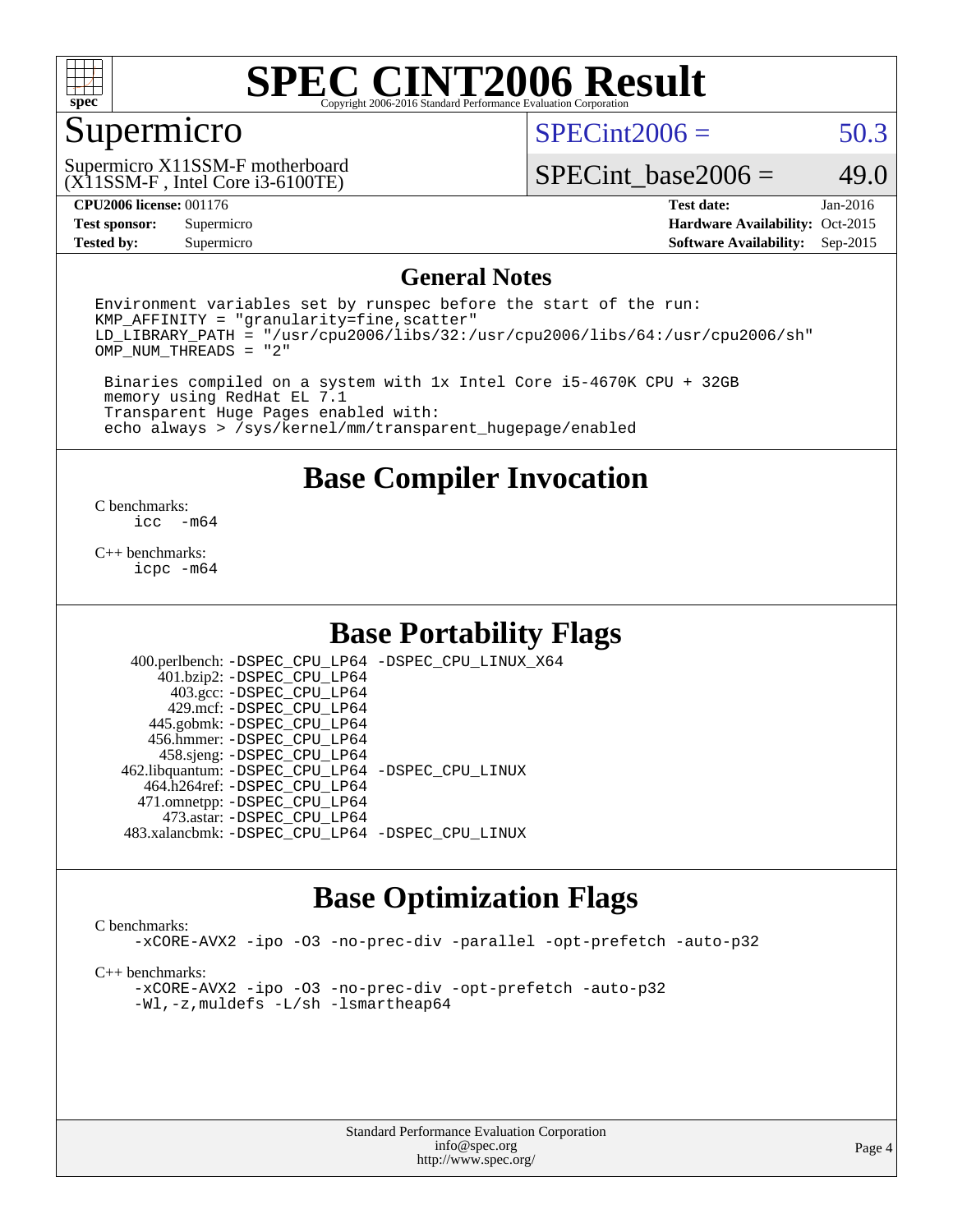

### Supermicro

(X11SSM-F , Intel Core i3-6100TE) Supermicro X11SSM-F motherboard  $SPECint2006 = 50.3$  $SPECint2006 = 50.3$ 

SPECint base2006 =  $49.0$ 

**[CPU2006 license:](http://www.spec.org/auto/cpu2006/Docs/result-fields.html#CPU2006license)** 001176 **[Test date:](http://www.spec.org/auto/cpu2006/Docs/result-fields.html#Testdate)** Jan-2016 **[Test sponsor:](http://www.spec.org/auto/cpu2006/Docs/result-fields.html#Testsponsor)** Supermicro Supermicro **[Hardware Availability:](http://www.spec.org/auto/cpu2006/Docs/result-fields.html#HardwareAvailability)** Oct-2015 **[Tested by:](http://www.spec.org/auto/cpu2006/Docs/result-fields.html#Testedby)** Supermicro **Supermicro [Software Availability:](http://www.spec.org/auto/cpu2006/Docs/result-fields.html#SoftwareAvailability)** Sep-2015

### **[Base Other Flags](http://www.spec.org/auto/cpu2006/Docs/result-fields.html#BaseOtherFlags)**

[C benchmarks](http://www.spec.org/auto/cpu2006/Docs/result-fields.html#Cbenchmarks):

403.gcc: [-Dalloca=\\_alloca](http://www.spec.org/cpu2006/results/res2016q1/cpu2006-20160107-38622.flags.html#b403.gcc_baseEXTRA_CFLAGS_Dalloca_be3056838c12de2578596ca5467af7f3)

### **[Peak Compiler Invocation](http://www.spec.org/auto/cpu2006/Docs/result-fields.html#PeakCompilerInvocation)**

[C benchmarks \(except as noted below\)](http://www.spec.org/auto/cpu2006/Docs/result-fields.html#Cbenchmarksexceptasnotedbelow):

[icc -m64](http://www.spec.org/cpu2006/results/res2016q1/cpu2006-20160107-38622.flags.html#user_CCpeak_intel_icc_64bit_f346026e86af2a669e726fe758c88044)

400.perlbench: [icc -m32 -L/opt/intel/compilers\\_and\\_libraries\\_2016/linux/compiler/lib/ia32\\_lin](http://www.spec.org/cpu2006/results/res2016q1/cpu2006-20160107-38622.flags.html#user_peakCCLD400_perlbench_intel_icc_e10256ba5924b668798078a321b0cb3f)

445.gobmk: [icc -m32 -L/opt/intel/compilers\\_and\\_libraries\\_2016/linux/compiler/lib/ia32\\_lin](http://www.spec.org/cpu2006/results/res2016q1/cpu2006-20160107-38622.flags.html#user_peakCCLD445_gobmk_intel_icc_e10256ba5924b668798078a321b0cb3f)

[C++ benchmarks \(except as noted below\):](http://www.spec.org/auto/cpu2006/Docs/result-fields.html#CXXbenchmarksexceptasnotedbelow)

[icpc -m32 -L/opt/intel/compilers\\_and\\_libraries\\_2016/linux/compiler/lib/ia32\\_lin](http://www.spec.org/cpu2006/results/res2016q1/cpu2006-20160107-38622.flags.html#user_CXXpeak_intel_icpc_b4f50a394bdb4597aa5879c16bc3f5c5)

473.astar: [icpc -m64](http://www.spec.org/cpu2006/results/res2016q1/cpu2006-20160107-38622.flags.html#user_peakCXXLD473_astar_intel_icpc_64bit_fc66a5337ce925472a5c54ad6a0de310)

### **[Peak Portability Flags](http://www.spec.org/auto/cpu2006/Docs/result-fields.html#PeakPortabilityFlags)**

 400.perlbench: [-D\\_FILE\\_OFFSET\\_BITS=64](http://www.spec.org/cpu2006/results/res2016q1/cpu2006-20160107-38622.flags.html#user_peakPORTABILITY400_perlbench_file_offset_bits_64_438cf9856305ebd76870a2c6dc2689ab) [-DSPEC\\_CPU\\_LINUX\\_IA32](http://www.spec.org/cpu2006/results/res2016q1/cpu2006-20160107-38622.flags.html#b400.perlbench_peakCPORTABILITY_DSPEC_CPU_LINUX_IA32) 401.bzip2: [-DSPEC\\_CPU\\_LP64](http://www.spec.org/cpu2006/results/res2016q1/cpu2006-20160107-38622.flags.html#suite_peakPORTABILITY401_bzip2_DSPEC_CPU_LP64) 403.gcc: [-DSPEC\\_CPU\\_LP64](http://www.spec.org/cpu2006/results/res2016q1/cpu2006-20160107-38622.flags.html#suite_peakPORTABILITY403_gcc_DSPEC_CPU_LP64) 429.mcf: [-DSPEC\\_CPU\\_LP64](http://www.spec.org/cpu2006/results/res2016q1/cpu2006-20160107-38622.flags.html#suite_peakPORTABILITY429_mcf_DSPEC_CPU_LP64) 445.gobmk: [-D\\_FILE\\_OFFSET\\_BITS=64](http://www.spec.org/cpu2006/results/res2016q1/cpu2006-20160107-38622.flags.html#user_peakPORTABILITY445_gobmk_file_offset_bits_64_438cf9856305ebd76870a2c6dc2689ab) 456.hmmer: [-DSPEC\\_CPU\\_LP64](http://www.spec.org/cpu2006/results/res2016q1/cpu2006-20160107-38622.flags.html#suite_peakPORTABILITY456_hmmer_DSPEC_CPU_LP64) 458.sjeng: [-DSPEC\\_CPU\\_LP64](http://www.spec.org/cpu2006/results/res2016q1/cpu2006-20160107-38622.flags.html#suite_peakPORTABILITY458_sjeng_DSPEC_CPU_LP64) 462.libquantum: [-DSPEC\\_CPU\\_LP64](http://www.spec.org/cpu2006/results/res2016q1/cpu2006-20160107-38622.flags.html#suite_peakPORTABILITY462_libquantum_DSPEC_CPU_LP64) [-DSPEC\\_CPU\\_LINUX](http://www.spec.org/cpu2006/results/res2016q1/cpu2006-20160107-38622.flags.html#b462.libquantum_peakCPORTABILITY_DSPEC_CPU_LINUX) 464.h264ref: [-DSPEC\\_CPU\\_LP64](http://www.spec.org/cpu2006/results/res2016q1/cpu2006-20160107-38622.flags.html#suite_peakPORTABILITY464_h264ref_DSPEC_CPU_LP64) 471.omnetpp: [-D\\_FILE\\_OFFSET\\_BITS=64](http://www.spec.org/cpu2006/results/res2016q1/cpu2006-20160107-38622.flags.html#user_peakPORTABILITY471_omnetpp_file_offset_bits_64_438cf9856305ebd76870a2c6dc2689ab) 473.astar: [-DSPEC\\_CPU\\_LP64](http://www.spec.org/cpu2006/results/res2016q1/cpu2006-20160107-38622.flags.html#suite_peakPORTABILITY473_astar_DSPEC_CPU_LP64) 483.xalancbmk: [-D\\_FILE\\_OFFSET\\_BITS=64](http://www.spec.org/cpu2006/results/res2016q1/cpu2006-20160107-38622.flags.html#user_peakPORTABILITY483_xalancbmk_file_offset_bits_64_438cf9856305ebd76870a2c6dc2689ab) [-DSPEC\\_CPU\\_LINUX](http://www.spec.org/cpu2006/results/res2016q1/cpu2006-20160107-38622.flags.html#b483.xalancbmk_peakCXXPORTABILITY_DSPEC_CPU_LINUX)

### **[Peak Optimization Flags](http://www.spec.org/auto/cpu2006/Docs/result-fields.html#PeakOptimizationFlags)**

[C benchmarks](http://www.spec.org/auto/cpu2006/Docs/result-fields.html#Cbenchmarks):

 400.perlbench: [-xCORE-AVX2](http://www.spec.org/cpu2006/results/res2016q1/cpu2006-20160107-38622.flags.html#user_peakPASS2_CFLAGSPASS2_LDCFLAGS400_perlbench_f-xAVX2_5f5fc0cbe2c9f62c816d3e45806c70d7)(pass 2) [-prof-gen:threadsafe](http://www.spec.org/cpu2006/results/res2016q1/cpu2006-20160107-38622.flags.html#user_peakPASS1_CFLAGSPASS1_LDCFLAGS400_perlbench_prof_gen_21a26eb79f378b550acd7bec9fe4467a)(pass 1)  $-i\text{po}(pass 2) -\tilde{O}3(pass 2)$  [-no-prec-div](http://www.spec.org/cpu2006/results/res2016q1/cpu2006-20160107-38622.flags.html#user_peakPASS2_CFLAGSPASS2_LDCFLAGS400_perlbench_f-no-prec-div)(pass 2) [-par-num-threads=1](http://www.spec.org/cpu2006/results/res2016q1/cpu2006-20160107-38622.flags.html#user_peakPASS1_CFLAGSPASS1_LDCFLAGS400_perlbench_par_num_threads_786a6ff141b4e9e90432e998842df6c2)(pass 1) [-prof-use](http://www.spec.org/cpu2006/results/res2016q1/cpu2006-20160107-38622.flags.html#user_peakPASS2_CFLAGSPASS2_LDCFLAGS400_perlbench_prof_use_bccf7792157ff70d64e32fe3e1250b55)(pass 2) [-opt-prefetch](http://www.spec.org/cpu2006/results/res2016q1/cpu2006-20160107-38622.flags.html#user_peakCOPTIMIZE400_perlbench_f-opt-prefetch) [-ansi-alias](http://www.spec.org/cpu2006/results/res2016q1/cpu2006-20160107-38622.flags.html#user_peakCOPTIMIZE400_perlbench_f-ansi-alias)

 401.bzip2: [-xCORE-AVX2](http://www.spec.org/cpu2006/results/res2016q1/cpu2006-20160107-38622.flags.html#user_peakPASS2_CFLAGSPASS2_LDCFLAGS401_bzip2_f-xAVX2_5f5fc0cbe2c9f62c816d3e45806c70d7)(pass 2) [-prof-gen:threadsafe](http://www.spec.org/cpu2006/results/res2016q1/cpu2006-20160107-38622.flags.html#user_peakPASS1_CFLAGSPASS1_LDCFLAGS401_bzip2_prof_gen_21a26eb79f378b550acd7bec9fe4467a)(pass 1)  $-i\text{po}(pass 2) -\overline{O}3(pass 2)$  [-no-prec-div](http://www.spec.org/cpu2006/results/res2016q1/cpu2006-20160107-38622.flags.html#user_peakCOPTIMIZEPASS2_CFLAGSPASS2_LDCFLAGS401_bzip2_f-no-prec-div) [-par-num-threads=1](http://www.spec.org/cpu2006/results/res2016q1/cpu2006-20160107-38622.flags.html#user_peakPASS1_CFLAGSPASS1_LDCFLAGS401_bzip2_par_num_threads_786a6ff141b4e9e90432e998842df6c2)(pass 1) [-prof-use](http://www.spec.org/cpu2006/results/res2016q1/cpu2006-20160107-38622.flags.html#user_peakPASS2_CFLAGSPASS2_LDCFLAGS401_bzip2_prof_use_bccf7792157ff70d64e32fe3e1250b55)(pass 2) [-auto-ilp32](http://www.spec.org/cpu2006/results/res2016q1/cpu2006-20160107-38622.flags.html#user_peakCOPTIMIZE401_bzip2_f-auto-ilp32)

Continued on next page

Standard Performance Evaluation Corporation [info@spec.org](mailto:info@spec.org) <http://www.spec.org/>

Page 5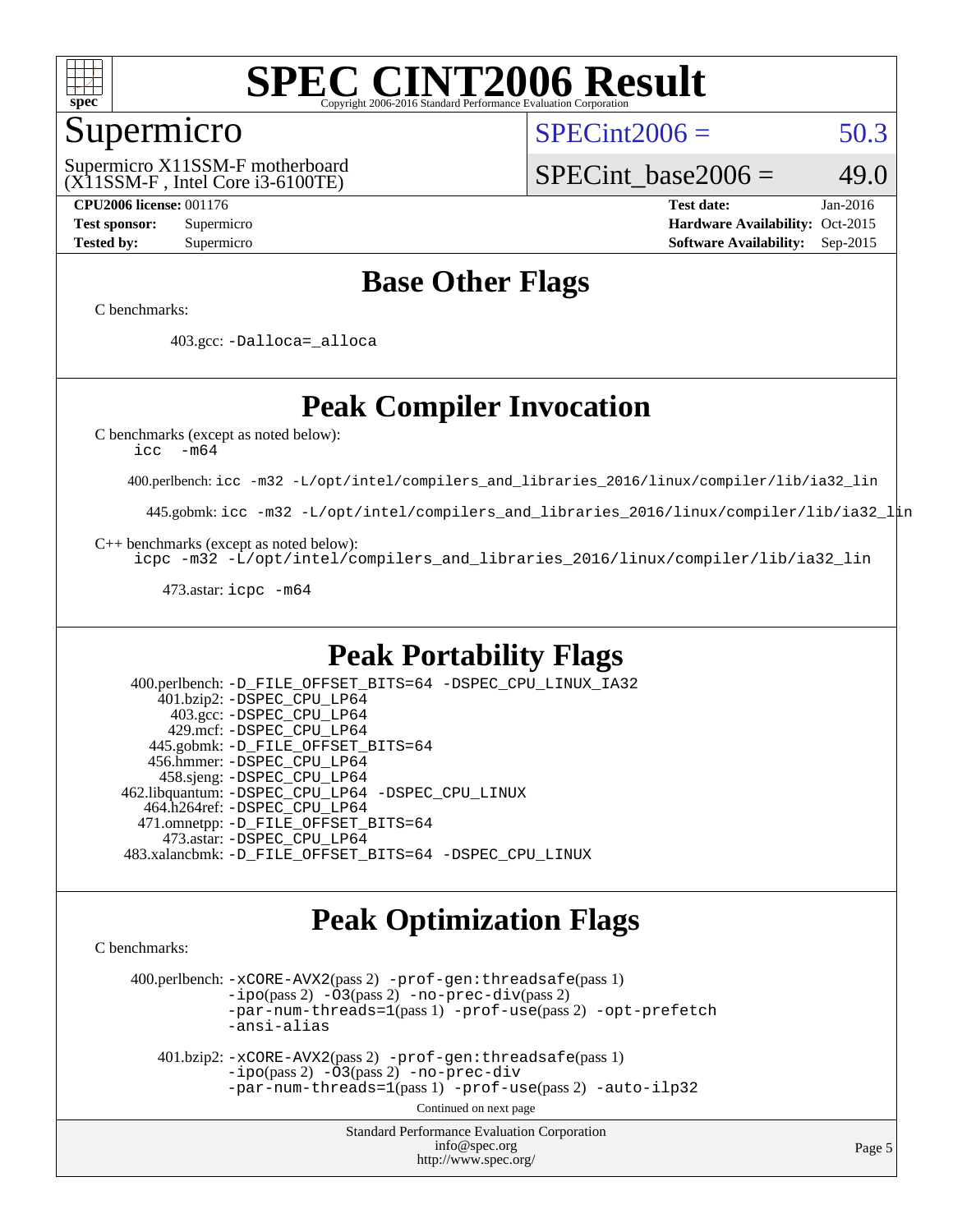

### Supermicro

 $SPECint2006 = 50.3$  $SPECint2006 = 50.3$ 

(X11SSM-F , Intel Core i3-6100TE) Supermicro X11SSM-F motherboard

SPECint base2006 =  $49.0$ 

**[CPU2006 license:](http://www.spec.org/auto/cpu2006/Docs/result-fields.html#CPU2006license)** 001176 **[Test date:](http://www.spec.org/auto/cpu2006/Docs/result-fields.html#Testdate)** Jan-2016

| Test sponsor:     | Supermicro |
|-------------------|------------|
| <b>Tested by:</b> | Supermicro |

**[Hardware Availability:](http://www.spec.org/auto/cpu2006/Docs/result-fields.html#HardwareAvailability)** Oct-2015 **[Software Availability:](http://www.spec.org/auto/cpu2006/Docs/result-fields.html#SoftwareAvailability)** Sep-2015

## **[Peak Optimization Flags \(Continued\)](http://www.spec.org/auto/cpu2006/Docs/result-fields.html#PeakOptimizationFlags)**

```
 401.bzip2 (continued):
                -opt-prefetch -ansi-alias
          403.gcc: -xCORE-AVX2 -ipo -O3 -no-prec-div -inline-calloc
                -opt-malloc-options=3 -auto-ilp32
         429.mcf: -xCORE-AVX2 -ipo -O3 -no-prec-div -parallel
                -opt-prefetch -auto-p32
       445.gobmk: -xCORE-AVX2(pass 2) -prof-gen:threadsafe(pass 1)
                -prof-use(pass 2) -par-num-threads=1(pass 1) -ansi-alias
       456.hmmer: basepeak = yes
        458.sjeng: -xCORE-AVX2(pass 2) -prof-gen:threadsafe(pass 1)
                -i\text{po}(pass 2) -\tilde{O}3(pass 2)-no-prec-div(pass 2)
                -par-num-threads=1(pass 1) -prof-use(pass 2) -unroll4
   462.libquantum: basepeak = yes
     464.h264ref: basepeak = yes
C++ benchmarks: 
      471.omnetpp: -xCORE-AVX2(pass 2) -prof-gen:threadsafe(pass 1)
                -i\text{po}(pass 2) -\overline{O}3(pass 2) -no-\overline{prec}\-div(pass 2)-par-num-threads=1(pass 1) -prof-use(pass 2)
                -opt-ra-region-strategy=block -ansi-alias
                -Wl,-z,muldefs -L/sh -lsmartheap
         473.astar: -xCORE-AVX2 -ipo -O3 -no-prec-div -opt-prefetch
                -auto-p32 -Wl,-z,muldefs -L/sh -lsmartheap64
    483.xalancbmk: -xCORE-AVX2 -ipo -O3 -no-prec-div -opt-prefetch
                -ansi-alias-L/sh -lsmartheap
```
### **[Peak Other Flags](http://www.spec.org/auto/cpu2006/Docs/result-fields.html#PeakOtherFlags)**

[C benchmarks](http://www.spec.org/auto/cpu2006/Docs/result-fields.html#Cbenchmarks):

403.gcc: [-Dalloca=\\_alloca](http://www.spec.org/cpu2006/results/res2016q1/cpu2006-20160107-38622.flags.html#b403.gcc_peakEXTRA_CFLAGS_Dalloca_be3056838c12de2578596ca5467af7f3)

```
The flags files that were used to format this result can be browsed at
http://www.spec.org/cpu2006/flags/Intel-ic16.0-official-linux64.html
http://www.spec.org/cpu2006/flags/Supermicro-Platform-Settings-V1.2-revH.html
```